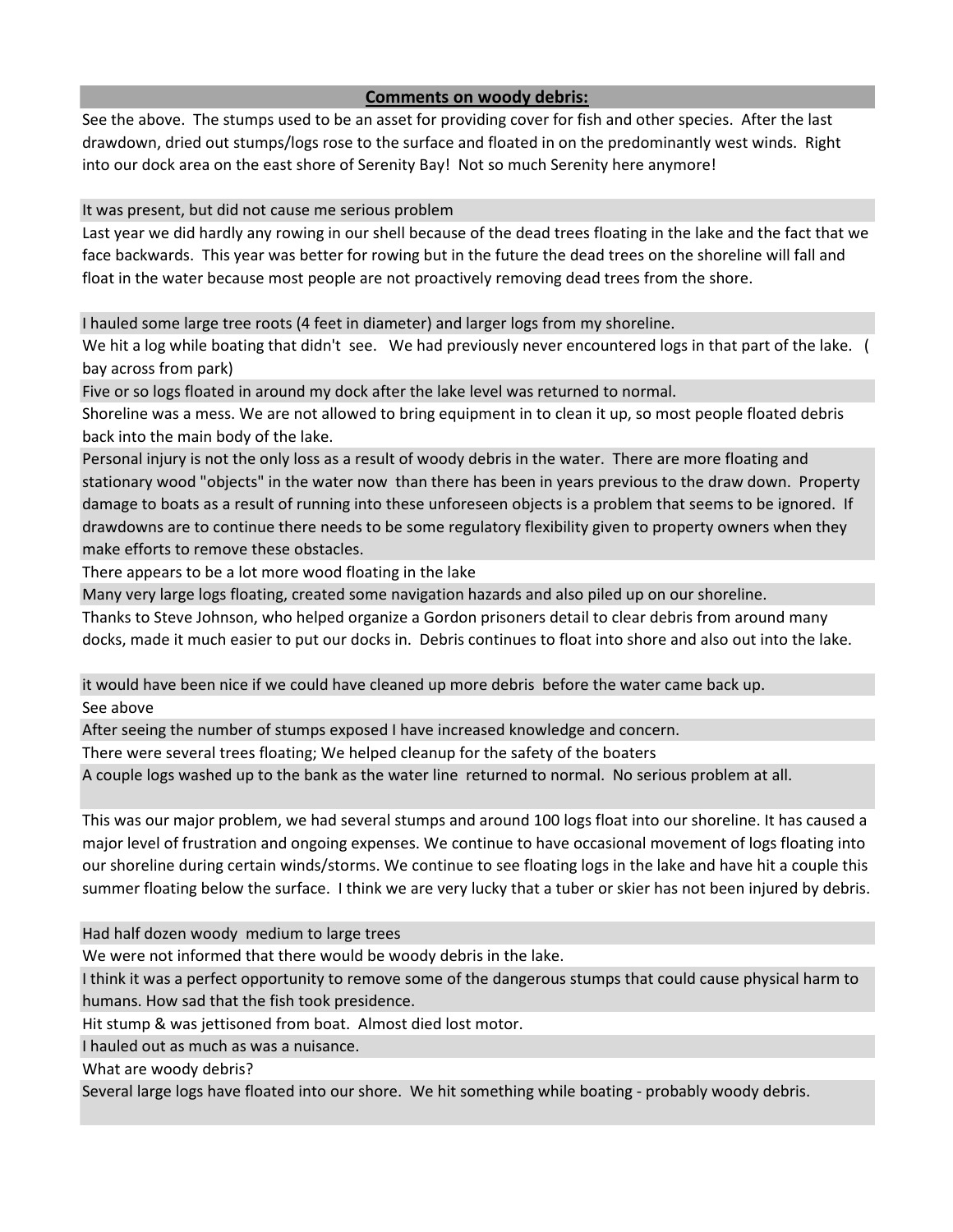## **Comments on woody debris:**

We had woody debris but managed it without any real hardship.....

Woody debris was definitely a boating hazard when the lake level was brought up to the OHWM. I speak for many lakeowners that said the DNR (or a 3rd party company) should've taken a proactive approach and to haul logs (floating and half-submerged) out of the lake. It was downright dangerous conditions for most of that first boating season. But it didn't seem to be a safety concern for any governing agency - which is very surprising.

Woody debris on our shoreline was manageable and we just needed to watch for floating debris early in the summer.

When water level was restored,maybe a half dozen floated to shore that needed to be dealt with.

We had one stump travel onto our shoreline, but removed it to the shore.

We just moved the debris - didn't find it an issue. Actually it allowed us to have easier access to some logs that were too hard to move previously.

In the main body of the lake we hit two objects under the water with our boat that we never hit in the past.

We collected numerous stumps and large debri off our dock. We have also hit submerged stumps in areas that were safe boating before the drawdown.

I thought it was a great time to remove problematic deadheads - early summer - floating deadheads caused some navigation concerns, but this cleared up in time. Not a problem just something to consider next time.

Boat injuries. Floating logs pile up continuously along the shore.

We had a lot...dozens of logs and about 7 stumps on 115 feet of shoreline. However, we also have had shoreline erosion issues before, so we moved the logs and stumps up against the shore and will now have years of erosion protection.

While boating, hit numerous floating wood debris throughout the first summer. In the early summer, there was so much wood debris that you had to boat slowly on the lake.

Some of this "woody debris" in the main body of the lake is a navigation hazard. We have twice hit floating logs but did not sustain damage to our pontoon.

The "mud gate sticking open" in November caused significant damage to my docks. When the water level dropped from that event, the ice that had already formed pulled my dock components away from the shoreline. This caused me to remove all those docks and replace them with a whole new permanent dock structure.

Couldn't take grandkids tubing because of floating and "hidden" debris.

Continue to get woody debris along our shoreline.

We have a small island 20' x 40' that formed next to our dock

At the 5 foot drawdown levels, ice was attached to habitat (logs on the bottom of the lake). If water wasn't raised until ice-out the large destruction of habitat, and resulting floating logs, probably wouldn't occur.

Only issue was being aware of flooring debris. Moving it out of the way along or close to shore/docks.

Every time the water level is dropped, I assume it will create additional woody debris which causes water travel hazards. There should be a concerted wood debris clean up effort if the lake is ever drawn down again.

I live on the north end. I hauled tons of huge logs & stumps out of the lake & my shore